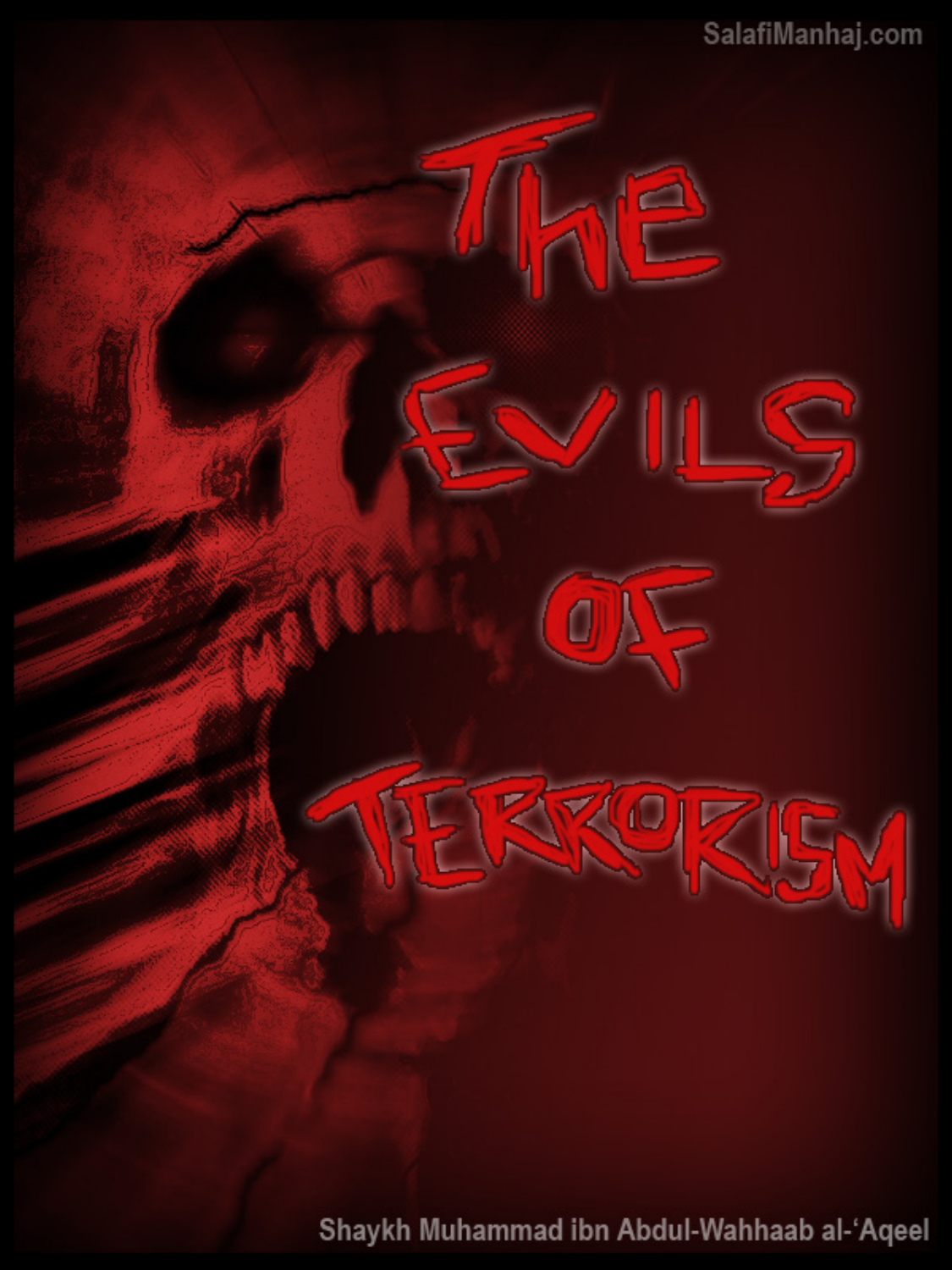## **©** Copyright **SalafiManhaj** 2005 URL: **www.SalafiManhaj.com**

E-mail: admin@salafimanhaj.com

Important Note:

The following document is an on-line book publishing of www.SalafiManhaj.com. This book was formatted and designed specifically for being placed on the Web and for its easy and convenient distribution. At the time of this e-book publishing, we are not aware of any other book similar to it, in terms of its translation from its original Arabic source. Since this book was prepared for free on-line distribution we grant permission for it to be printed, disbursed, photocopied, reproduced and/or distributed by electronic means for the purpose of spreading its content and not for the purpose of gaining a profit, unless a specific request is sent to the publishers and permission is granted.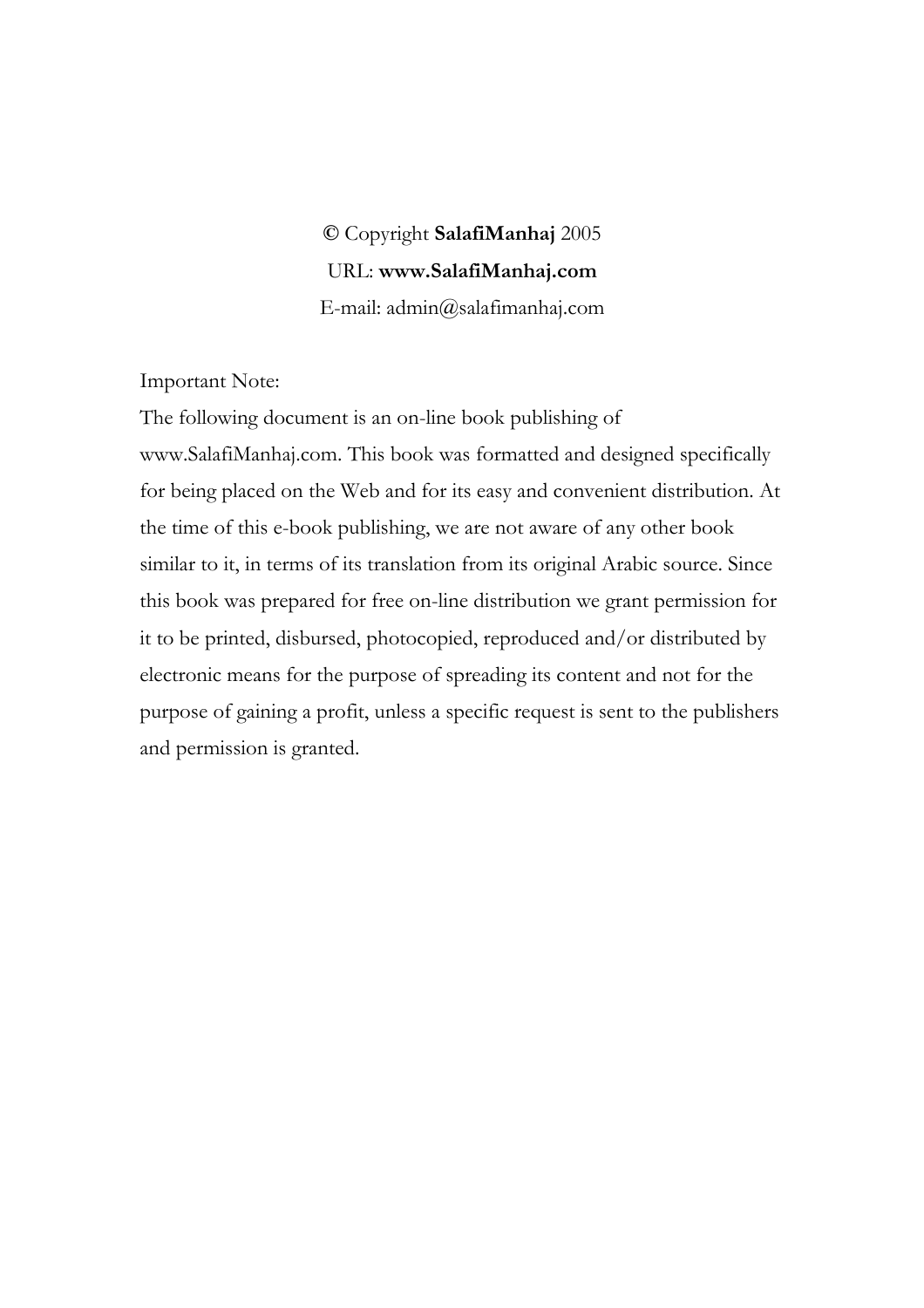# **THE EVILS OF TERRORISM[1](#page-2-0)**

*By Shaykh Muhammad ibn Abdul-Wahhaab al-*

*'Aqeel* 

*Professor of 'Aqeedah College of Da'wah, Islamic University of Madeenah* 

*Translated by AbdulHaq ibn Kofi ibn Kwesi ibn Kwaku al-Ashanti* 

<span id="page-2-0"></span><sup>&</sup>lt;sup>1</sup> This lecture was given on Saturday August 20<sup>th</sup> 2005 via tele-link at *Masjid Ibn Taymeeyah* (Brixton Mosque, London) and was translated at the *masjid* by Umar al-Jamaykee.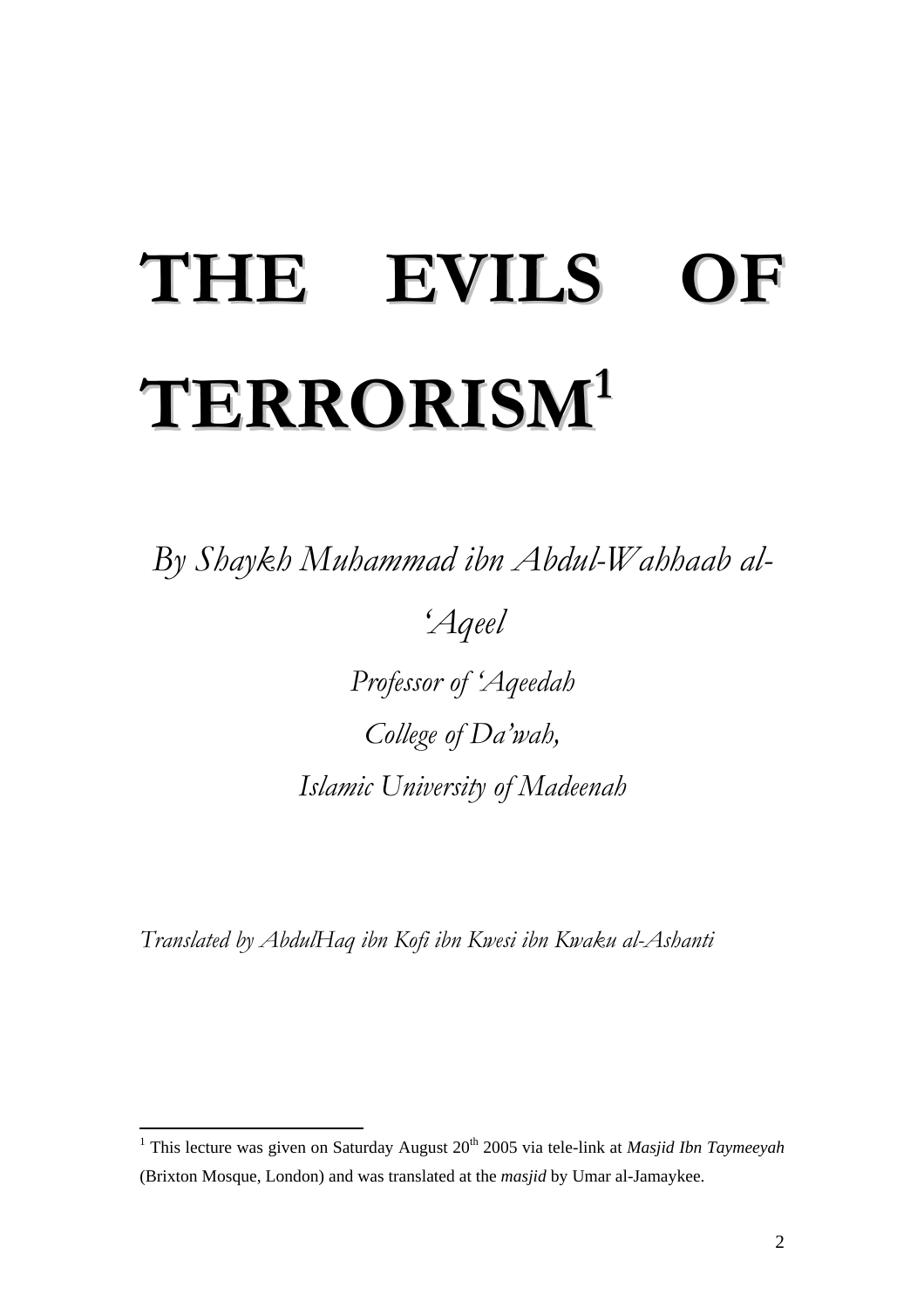As mentioned in the introduction and in order to make it clear, Islaam is free from terrorism and corruption. Islaam is established upon mercy, justice, mutual love and concern with rectifying the earth and its people, Islaam therefore forbids corrupting the earth and its people.

Then we mentioned the excellent interaction that the Prophet *(sallallaahu alayhi wassallam)* had with the people, from the *kuffaar* (disbelievers), such as the people of the book such as Jews and Christians. The Prophet *(sallallaahu alayhi wassallam)* interacted with people with justice, mercy and loving good for the people. In all of the battles that the Prophet *(sallallaahu alayhi wassallam)* participated in was in order to spread this goodness, mercy, justice and love amongst the people, therefore, Islaam is free from this call to terrorism.

As for the term terrorism in the Arabic language '*irhaab'* this is a new term which is not found within the classical Arabic dictionaries at all. Rather it has only surfaced in the modern era due to some people utilising it as a specific method yet with unlegislated means, such as violence, killing, breeding fear and its like. Some of these dictionaries mention that the 'terrorist' is: one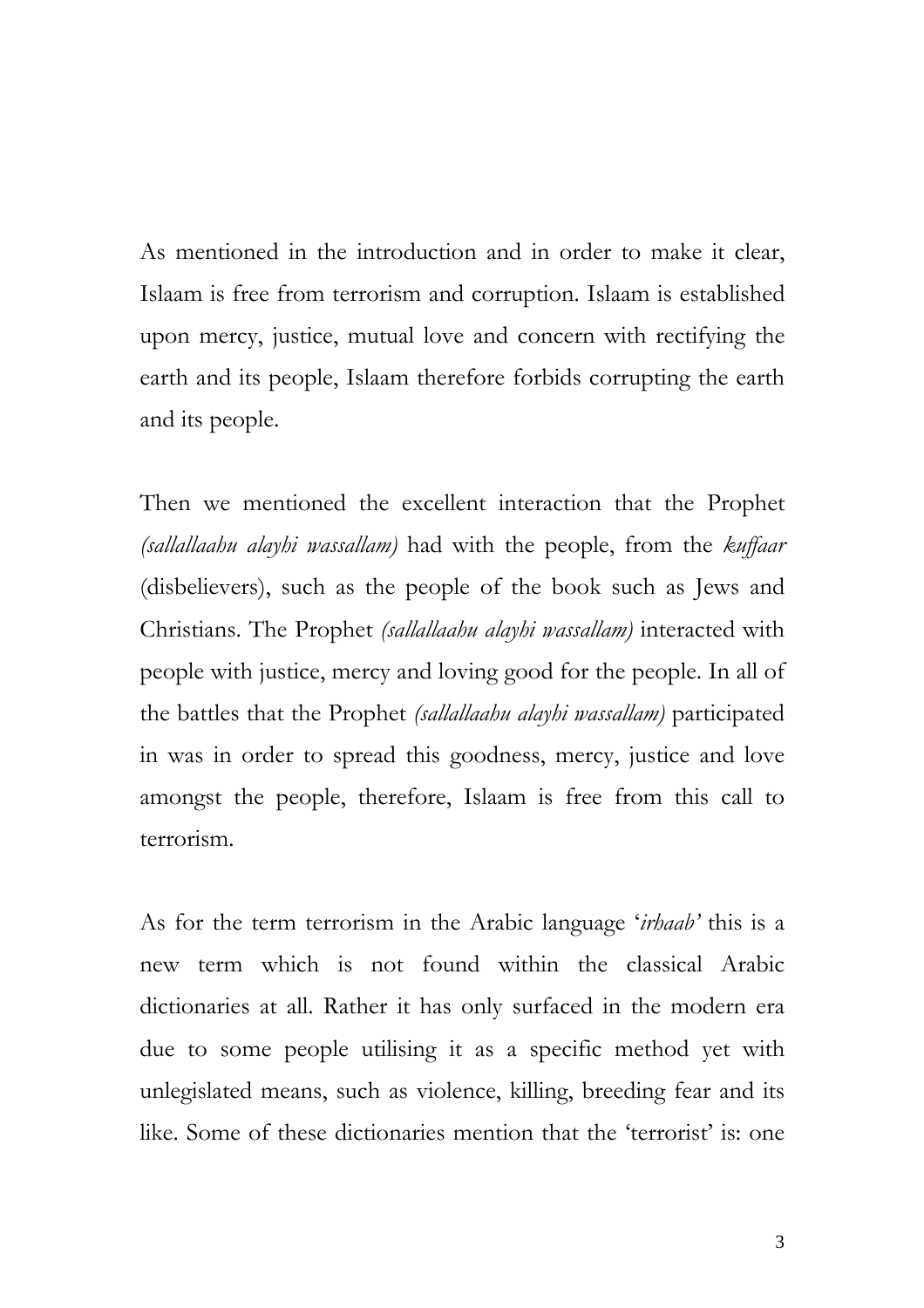who utilises violence and terrorism in order to establish his own rule.

Terrorism is the terror that is caused by those groups or individuals who resort to killing and wreaking havoc and destruction. Terrorism is therefore, according to the contemporary compilers of modern Arabic dictionaries, killing akin to the riotous killing that is mentioned within the texts of *Shar'eeah*. As the Prophet *(sallallaahu alayhi wassallam)* mentioned with regards to the signs of the end of time, the spread of *'al-Harj'* (riotous killing). The meaning of *'al-Harj'* is killing and the increase of the spilling blood, which is all from the signs of the end of time. To the extent that the one killing will not know why he is killing and the one that was killed will not know why he/she was killed. Islaam is free from this riotous killing, free from this terrorism and free from this kind of corruption.

Terrorism is established upon destruction of properties such as factories, farms, places of worship, train stations, airports and the likes; Islaam is clearly free from such actions that are based upon corruption and not upon rectification.

Terrorists usually say that they are going against the state in which they are based within. This is like the mafia or other criminal organisations that are based on killing people, causing fear and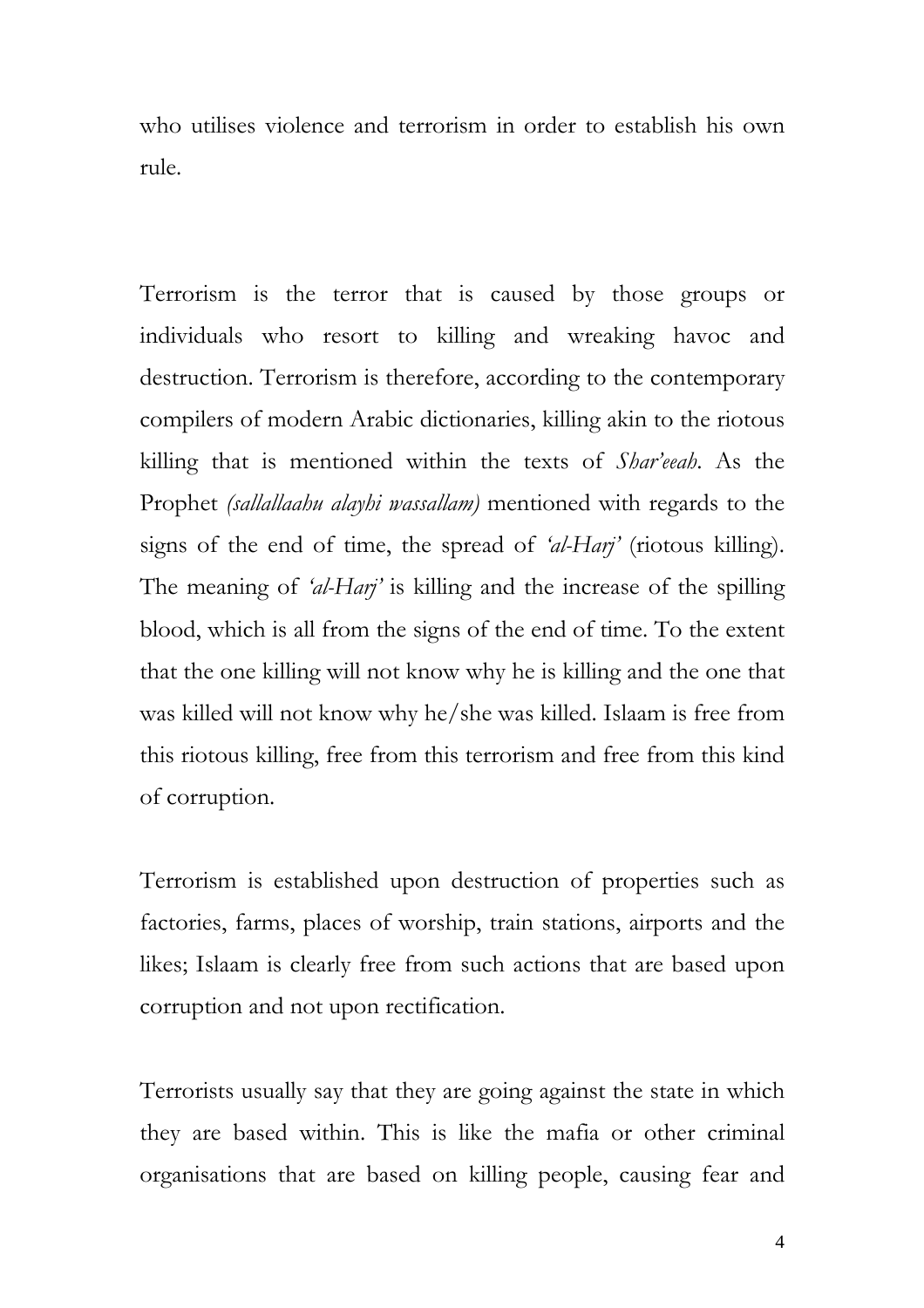<span id="page-5-0"></span>taking their monies. Such criminal organisations have leaders, deputies and individuals that are responsible for establishing regulations for the organisation and individuals responsible for carrying out attacks, and all of them are terrorists causing corruption on the earth.

However the ugliest face of terrorism is that which is established in the name of religion, all of the religions from the Prophets *(peace be upon them)* are free from such terrorism, even if some of the followers of the Prophets participated in such terrorist activities, but the Prophets are free from such corruptions.

The terrorists are in need of doubtful proofs for their methodology especially those who attribute themselves to the Prophets *(peace be upon them)*, they claim that the Prophets ordered them to commit terrorism. Many of those who commit acts of terrorism from those who attribute themselves to the religion of the Jews claim that Moosaa (Moses) commanded them to do terrorism or that the other Prophets from the children of Israa'eel ordered them to do terrorism yet this is a lie.<sup>2</sup> As Moosaa (peace be

<sup>2</sup> This has also been attested by some Jewish writers such as Israel Shahak in his book *Jewish History, Jewish Religion – The Weight of Three Thousand Years* (Pluto Press). He notes how the Talmud mentions that if a Jew passes near an inhabited non-Jewish dwelling, he must ask God to destroy it, whereas if the building is in ruins he must thank the Lord for his retribution on the 'Gentiles'. (p. 93 – quoting the *Tractate Berakhot*, p.58b) furthermore, Shahak notes Rabbi Shabbtay Kohen (mid 17th century), *Siftey Kohen* on *Shulhan 'Arukh*, *'Yoreh De'ah'*, 158: "But in times of war it was the custom to kill them with one's own hands, for it is said,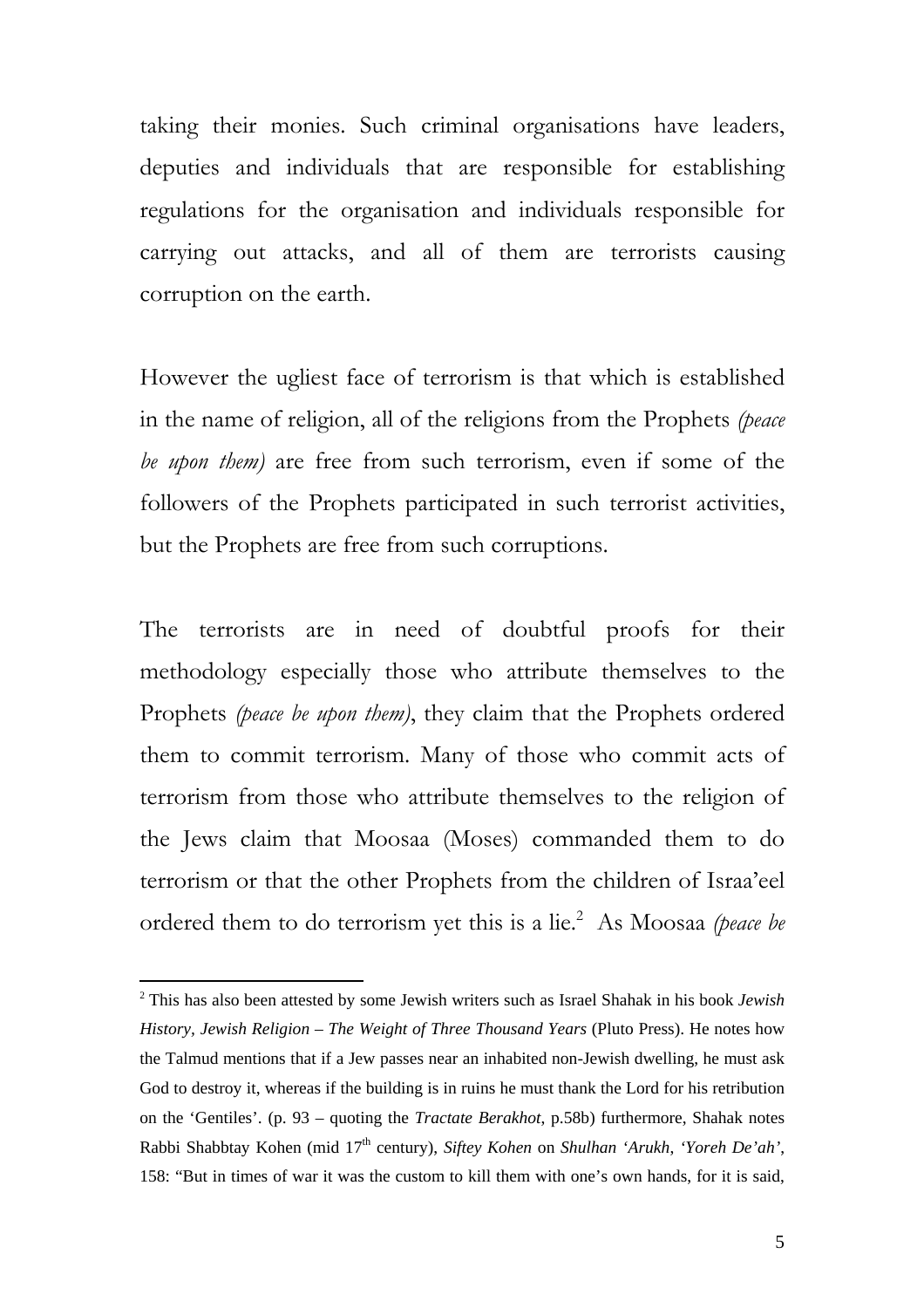*upon him)* and all of the Prophets from the children of Israa'eel (peace be upon them) never ever ordered people to commit terrorism.

Likewise, those who commit acts of terrorism and attribute themselves to Eesaa (Jesus) claim that the gospels sanction terrorism and the use of it over the enemy.<sup>3</sup> I have some texts which I have gathered from other sources wherein such terrorists (in the name of Jesus and Christianity) claim that the gospel allows it, however the time does not allow for me to mention all of this here.

The important matter for us to mention is that Eesaa was sent with mercy like all of the Prophets, *peace be upon them*, and it is not possible that they ordered people to commit acts of terrorism.

<sup>&</sup>quot;The best of gentiles, kill him!"." *Siftey Kohen* and *Turey Zahay* are the two major classical commentaries on the *Shulhan 'Arukh*. (Shahak, pp.76 and 113). Michael Hoffman on his website that discusses Jewish affairs notes that according to Jewish teachings non-Jewish women are **"Niddah, Shifchah, Goyyah and Zonah (menstrual filth, slaves, heathens and whores)."** [Translator's Note]

<span id="page-6-0"></span><sup>&</sup>lt;sup>3</sup> Christian groups such as the Catholic *IRA* in Northern Ireland and its offshoots such as the *Real IRA* have sanctioned terrorism. On the side are the Protestants in Northern Ireland with many of the Ulster based pro-British unionist groups which have also participated in terrorism. In Spain, the Basque separatist group *Eta* are well known for their terrorism which they justify in the name of nationalism and religion. Also in Latin America there are a number of terrorist cells that operate under the banner of Christianity. Also in Europe the neo-Nazi groups who also perform a number of terrorist activities under the pretext of preserving Anglo-saxon Christianity and European heritage. From the *mushriks* there are the likes of the *Aum* cult of Japan who commanded chemical attacks upon the Japanese tube network in the 1990s and also in Sri Lanka the *Tamil Tigers* terrorist group. [Translator's Note]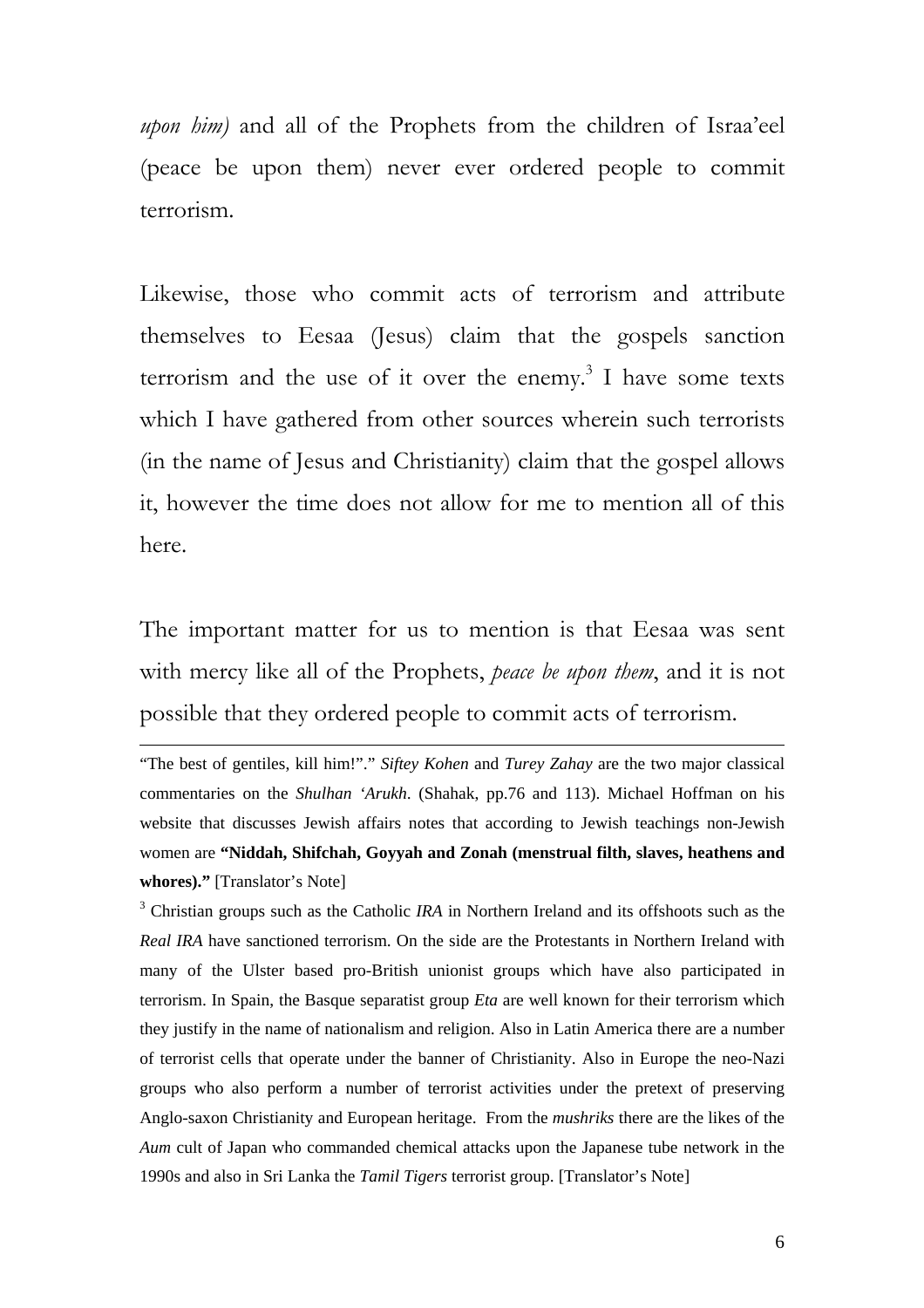Likewise, those who attribute themselves in this era from the people of corruption, bombing and *takfeer* within the Muslim countries and the non-Muslim countries, need certain texts from the Qur'aan and *sunnah* for them to refer. They claim that such texts lead to terrorism but they are lying about this as the Prophet *(sallallaallaahu alayhi wassallam)* is totally free from terrorism. For that reason, the Muslim scholars have denounced all acts of terrorism that are committed by those who associate themselves with Islaam.

The Muslim scholars denounced the attacks on the world trade buildings in New York and made clear that those who committed the act were criminals and that they had nothing to do with Islaam and that they merely killed themselves, and whoever kills themselves intentionally will be in hellfire killing themselves, and Allaah's refuge is sought.

Similarly, the Muslim scholars denounced the terrorist attacks committed by those who associate themselves with Islaam that took place in the Kingdom of Saudi Arabia. The scholars also denounced the terrorist attacks committed by those who associate themselves with Islaam that took place in Sharm ash-Sheikh in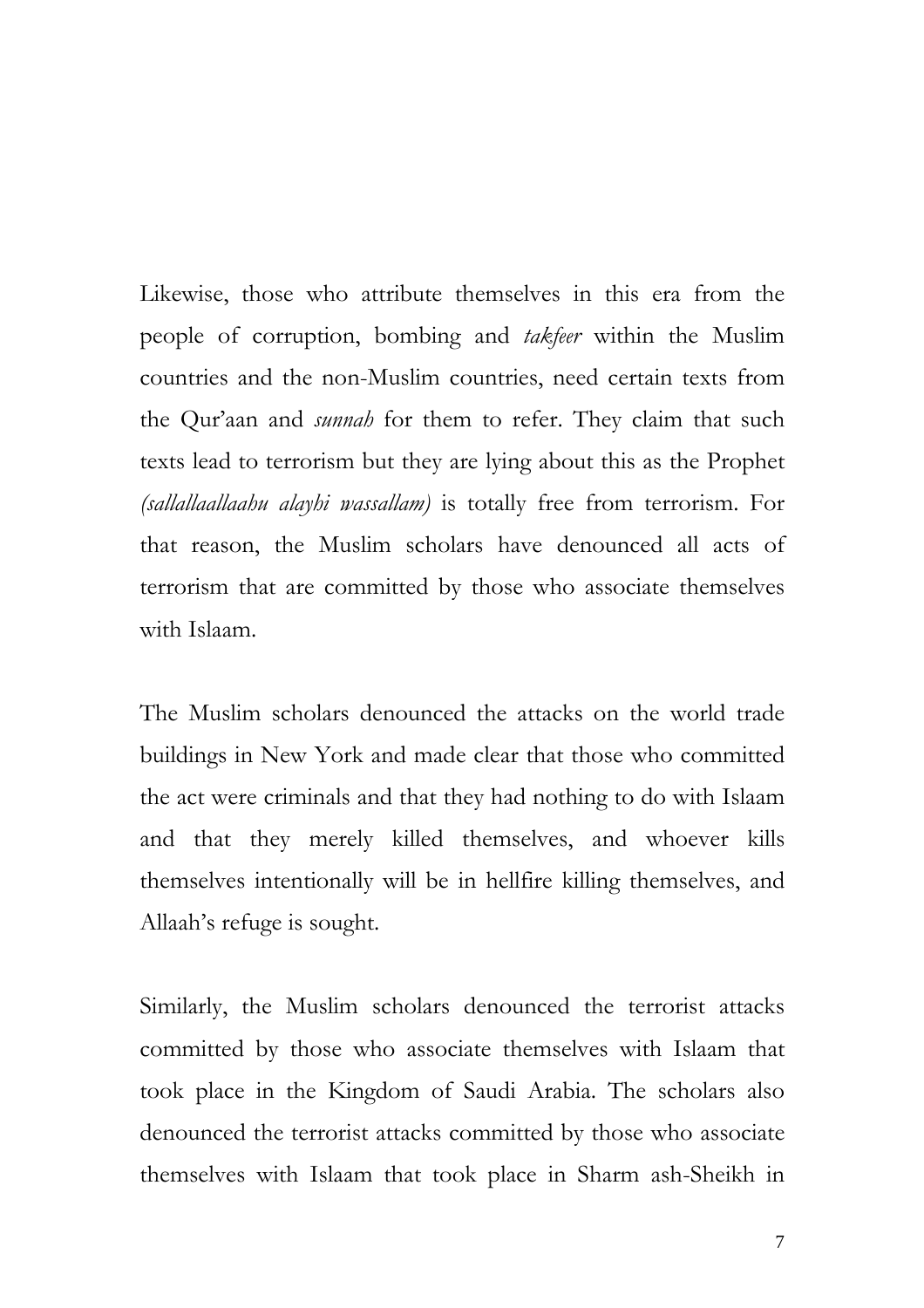Egypt. The scholars also denounced the terrorist attacks that took place on the tube stations in London, they denounced this and made clear that Islaam has nothing to do with such actions and that Islaam is free of them.

The doubts of the terrorists, with regards to their twisting of the texts, are with the verse from *Soorah al-Anfaal* verse 60 wherein Allaah says:

**"And prepare against them whatever you are able of power and of steeds of war by which you may terrify the enemy of Allaah and your enemy and others besides them whom you do not know (but) Allaah knows. And whatever you spend in the cause of Allaah will be fully repaid to you, and you will not be wronged."** 

*{al-Anfaal (8): 60}* 

The verse that comes after it explains it perfectly, wherein Allaah says:

## **"And if they incline towards peace, then incline to it also and rely upon Allaah. Indeed, it is He who is the Hearing, the Knowing."**

*{al-Anfaal (8): 61}*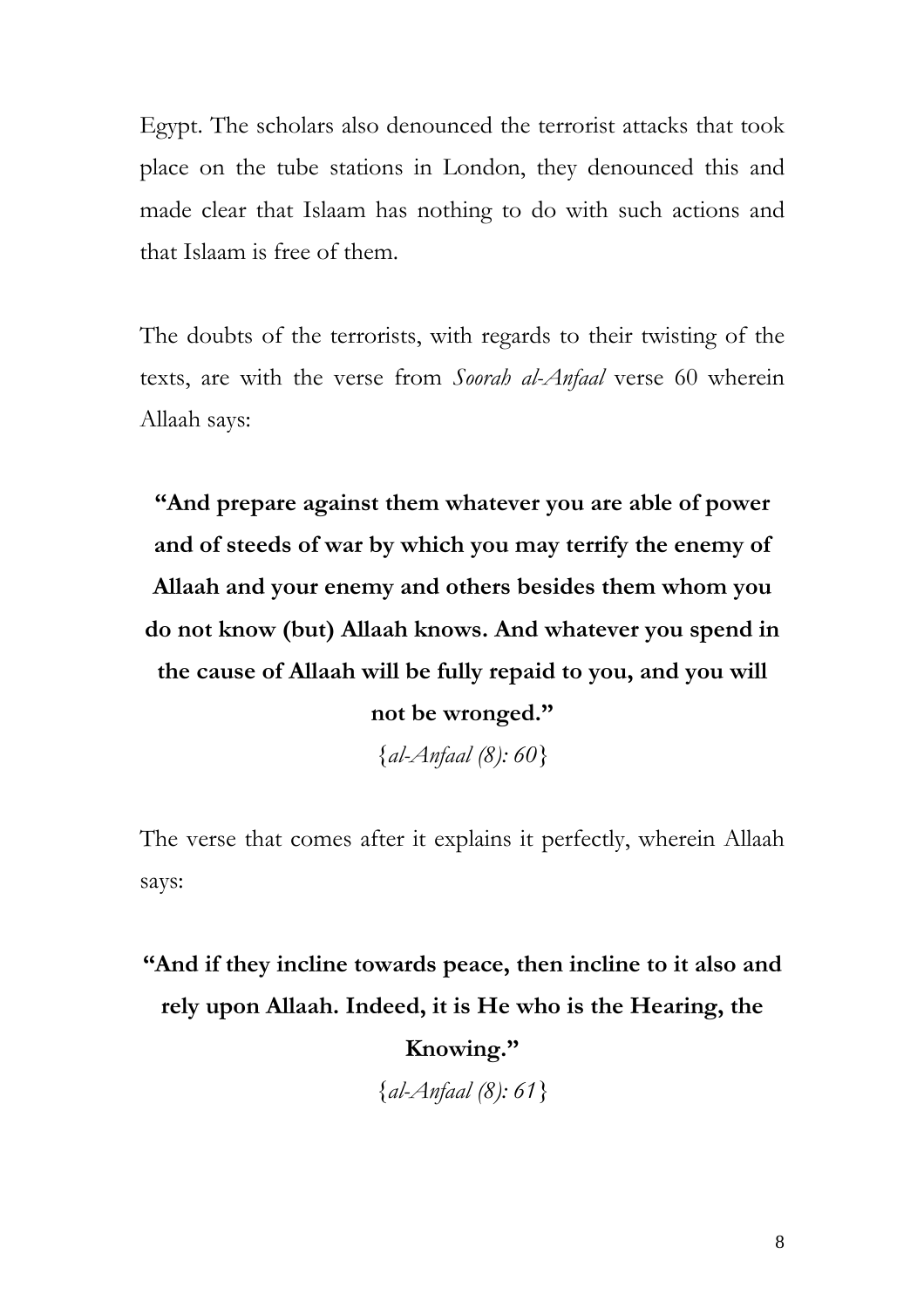This verse explains the initial verse perfectly, as Allaah within this verse explains the condition of the Muslims with non-Muslims.

The first state is one of war, and war is usually not between individual Muslims and individual *kuffaar*, no! War is between the armies of the Muslim state and the armies of a disbelieving state and we should not be ashamed of this at all.

All of the Prophets *(peace be upon them)* fought and prepared armies, and people up until this day have armies and prepare military strength. All of the great states in every time and place have prepared armies and have obtained a variety of weapons in order to frighten people. Obtaining weapons is a defensive and preventative method not an offensive method, as if the enemy knows that you have a number of devastating weapons he will not even consider to go to war against you.

Rather the great states, past and present, have been concerned with forming armed groups in order to frighten their enemies such as the Warsaw pact,<sup>4</sup>  $NATO<sup>5</sup>$  $NATO<sup>5</sup>$  $NATO<sup>5</sup>$  and other large alliances that are

<span id="page-9-1"></span><span id="page-9-0"></span><sup>4</sup> The Warsaw Pact, also known as the '*Warsaw Treaty'*, was a military alliance of the Eastern European countries (the Eastern Bloc) who intended to organise against the perceived threat from *NATO*. The Pact was prompted by the integration of a 're-militarised' west Germany into *NATO* via the ratification of the *Paris Agreement*. The *Warsaw Pact* was drafted by Nikita Krushchev in 1955 CE and singed in Warsaw. It came to an end and 1991 CE and was dissolved in Prague. [Translator's Note]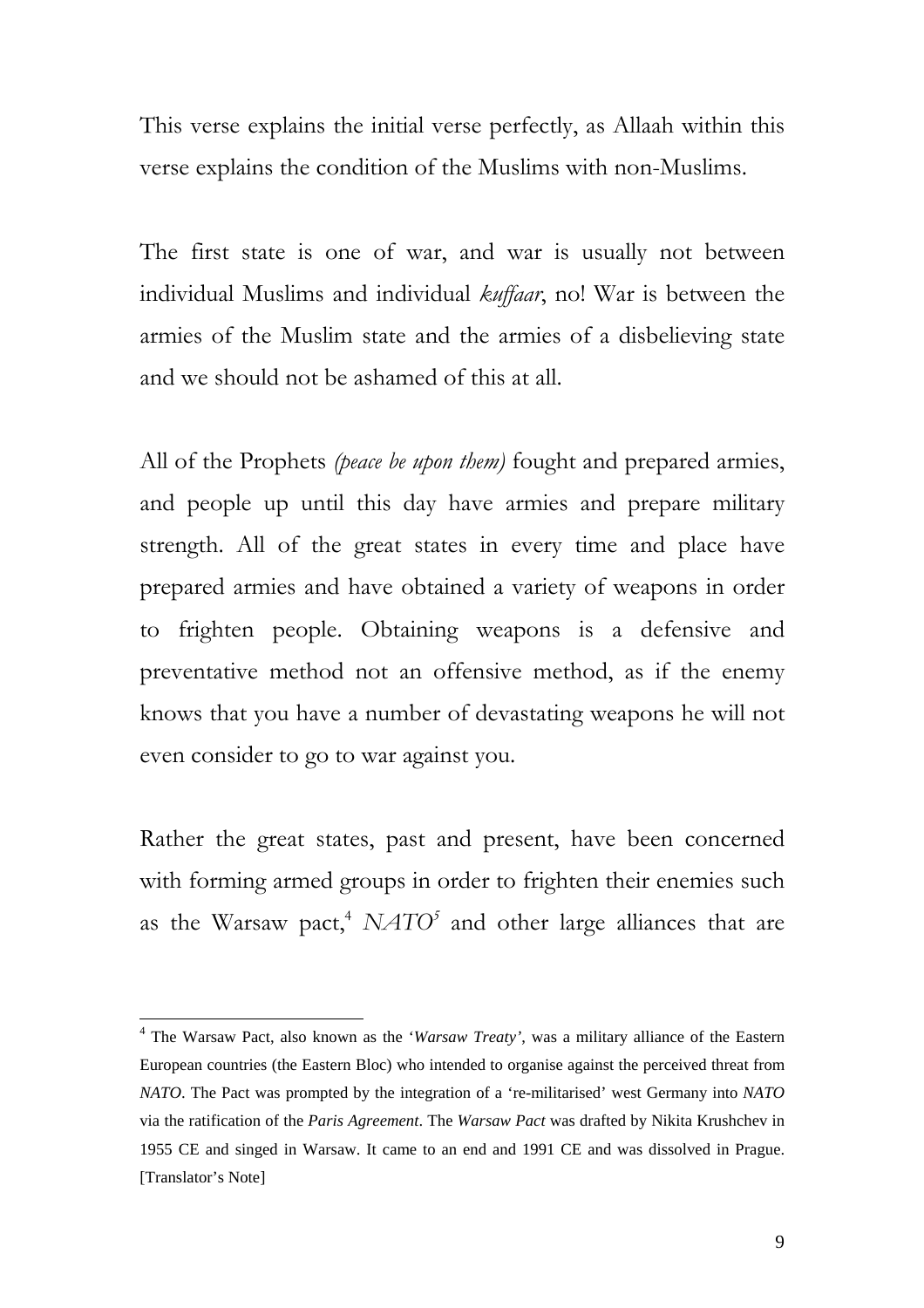<span id="page-10-0"></span>formed by large states in order to gain power and secure itself from its enemies.

The Islamic state has the same concern as all states past and present, yet it is upon an Islamic state not on individuals to do this. The verse is directed to an Islamic state:

### **"And prepare against them whatever you are able of power"**  *{al-Anfaal (80): 60}*

This is for an Islamic state. Is it permissible for any individual within a major state to store or possess mass weapons in his house? The answer is clearly no; it is not permissible according to the customary laws of that state rather it is for the state to possess such weapons. Likewise according to the contemporary regulations there are certain weapons that are prohibited for states to possess as such weapons cause indiscriminate destruction upon crops and vegetation.<sup>[6](#page-10-0)</sup> This can be seen with the current prohibition of

 <sup>5</sup> The *North Atlantic Trade Organisation*, sometimes referred to as the *'North Atlantic Alliance'*, the *'Atlantic Alliance'* or the *'Western Alliance'*. It is an international organisation for defence collaboration and was established in 1949 CE.<http://en.wikipedia.org/wiki/NATO>

<sup>6</sup> In Islaam, the Prophet Muhammad *(sallallaahu alayhi wassallam)* forbade the use of 'scorched earth policies' wherein crops, vegetation and livestock were destroyed, burned or devastated. The *kuffaar* also claim to prohibit such weapons that cause such indiscriminate destruction yet the reality is that it has mainly been the *kuffaar* nations who have utilised such weapons of 'mass destruction' such as on Hiroshima, Nagasaki, Vietnam, Afghanistan and Iraq. Depleted Uranium was used for the first time on Iraq during the first gulf war and it has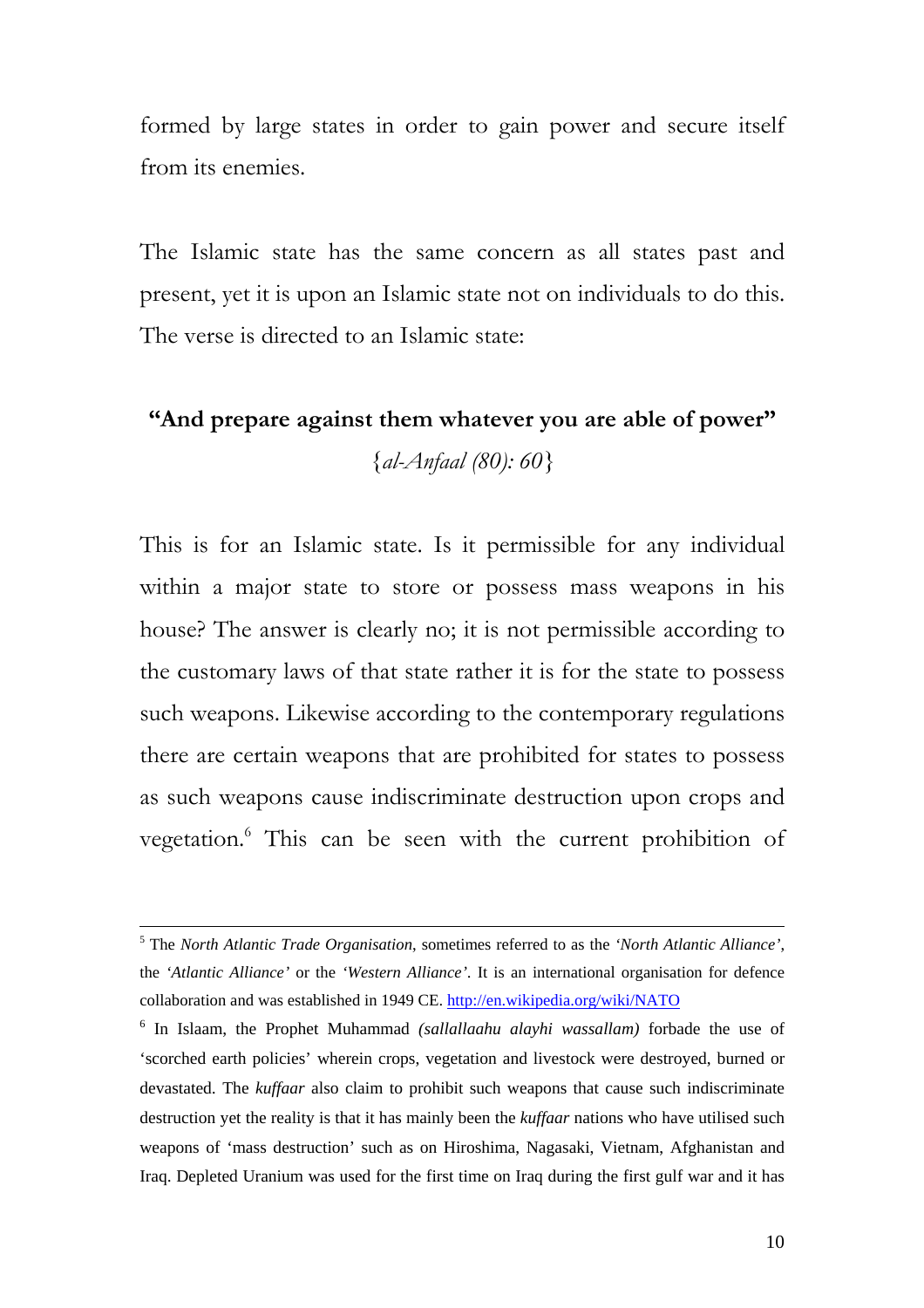nuclear weapons which cause devastation and serve no benefit in armies possessing them.

Also the verse says to an Islamic state that it is incumbent upon yourselves to be ready and be strong so that the enemy will fear you and will not even think about going to war against you. As if you are weak the enemy will easily be able to gain power over you and if you are strong, the enemy will fear you. This verse is directed to an Islamic state not individuals as every state today possesses weapons and power and guides its borders and keeps its affairs from its enemies and manufactures weapons. In the same way, an Islamic state guides its borders and affairs.

In terms of defining an enemy the first type are those who take its people and if *kuffaar* war against an Islamic state then it is incumbent, upon an Islamic state not individuals, to arm itself with necessary weapons.

As for the terrorist tribulations in the current era, then those people are not an Islamic state and they are also not those to whom the verse in the Qur'aan is directed to those who are the leaders of states, not individuals who live within a state. those individuals have to listen to the ruler of the Muslims and obey him

a radioactive future of 125,000 years, like the effects of *Agent Orange* (which was used on Vietnam) its effects on populations and on future generations are devastating. [TN]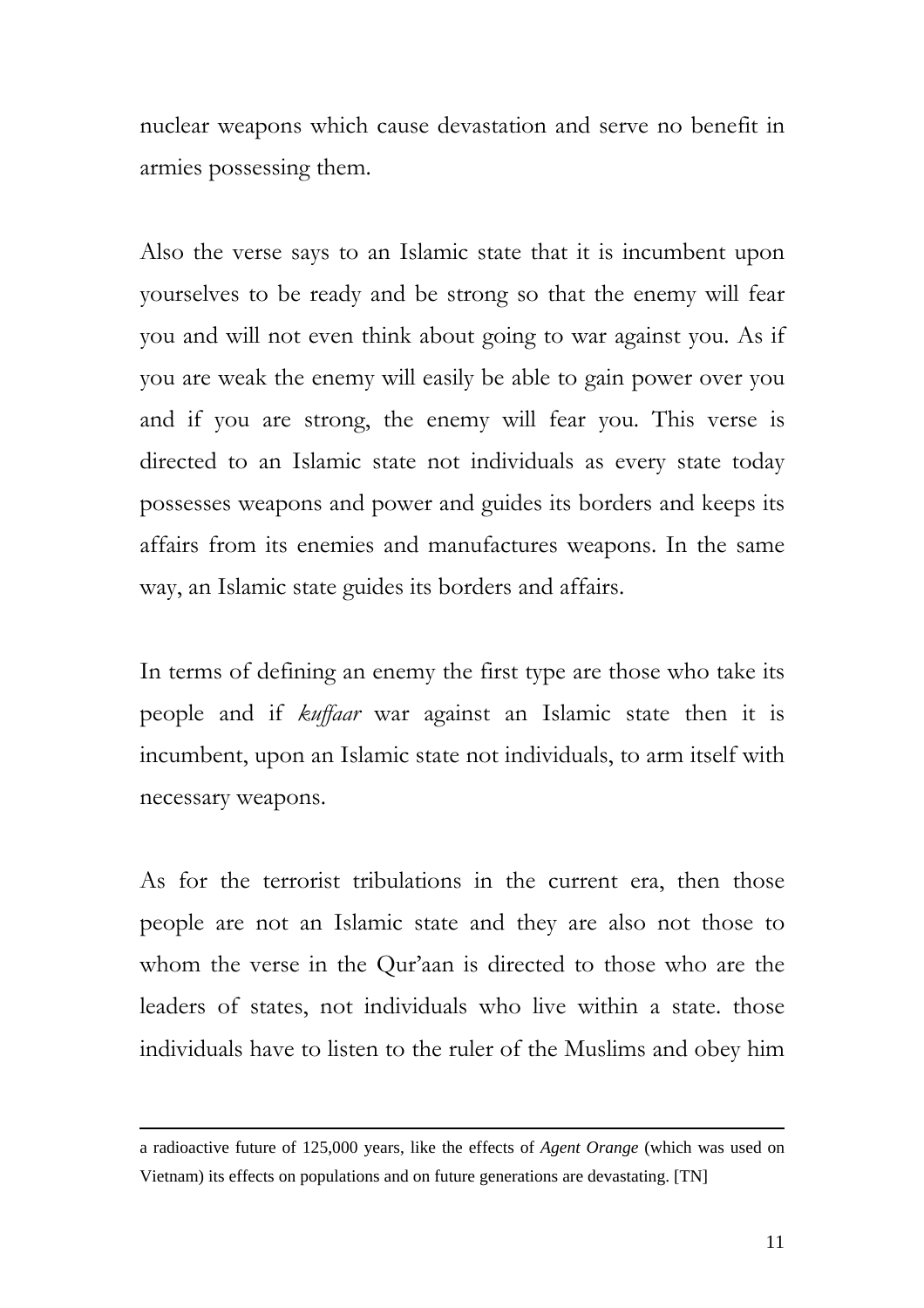<span id="page-12-0"></span>and not fight anyone except with the rulers permission and authorisation.

If the ruler of the Muslims has made agreements with disbelieving nations, such as Britain, America and France then it is not permissible for us to fight against a state that the leader of the Muslims has made agreements with. This is the case even if some aspects of the conditions of agreement seem oppressive on us, as the Prophet *(sallallaahu alayhi wassallam)* made an agreement with the *kuffaar* of Makkah even though some of the companions felt that some of the conditions were against the Muslims and hard on them, but the Prophet *(sallallaahu alayhi wassallam)* commanded them to listen and obey, and thus the companions listened and obeyed.[7](#page-12-0)

<sup>7</sup> The Shaykh *(hafidhahullaah)* is referring here to the *Hudaybiyah Treaty* which was made between the Muslims and the polytheists of Quraysh. When the *mushrikeen* of Quraysh witnessed the determination of the Muslims to risk their lives, properties, wealth and families for their faith in order to spread it peacefully, they realised that the Prophet Muhammad *(sallallaahu alayhi wassallam)* and his followers *(radi Allaahu 'anhum)* could not be bullied or frightened by mere scare tactics. Therefore, a treaty of reconciliation and peace was made between the Quraysh and the Muslims. The clauses of the treaty were:

<sup>•</sup> The Muslims would return and come back in the following year (7 AH) but they would not stay in Makkah for more than three days and without arms except those concealed.

<sup>•</sup> War activities were to be suspended for ten years, during which both sides will live in security with neither side waging war against the other.

<sup>•</sup> Whoever wishes to join Muhammad *(sallallaahu alayhi wassallam)* was free to do so and likewise whoever wished to join the *mushrikeen* of the Quraysh was also free to do so.

<sup>•</sup> If anyone from the Quraysh joins Muhammad *(sallallaahu alayhi wassallam)* without his parent's or guardian's permission, he should be sent back to the Quraysh, but should any of Muhammad's followers return to the Quraysh, he was not to be sent back. (Safiur-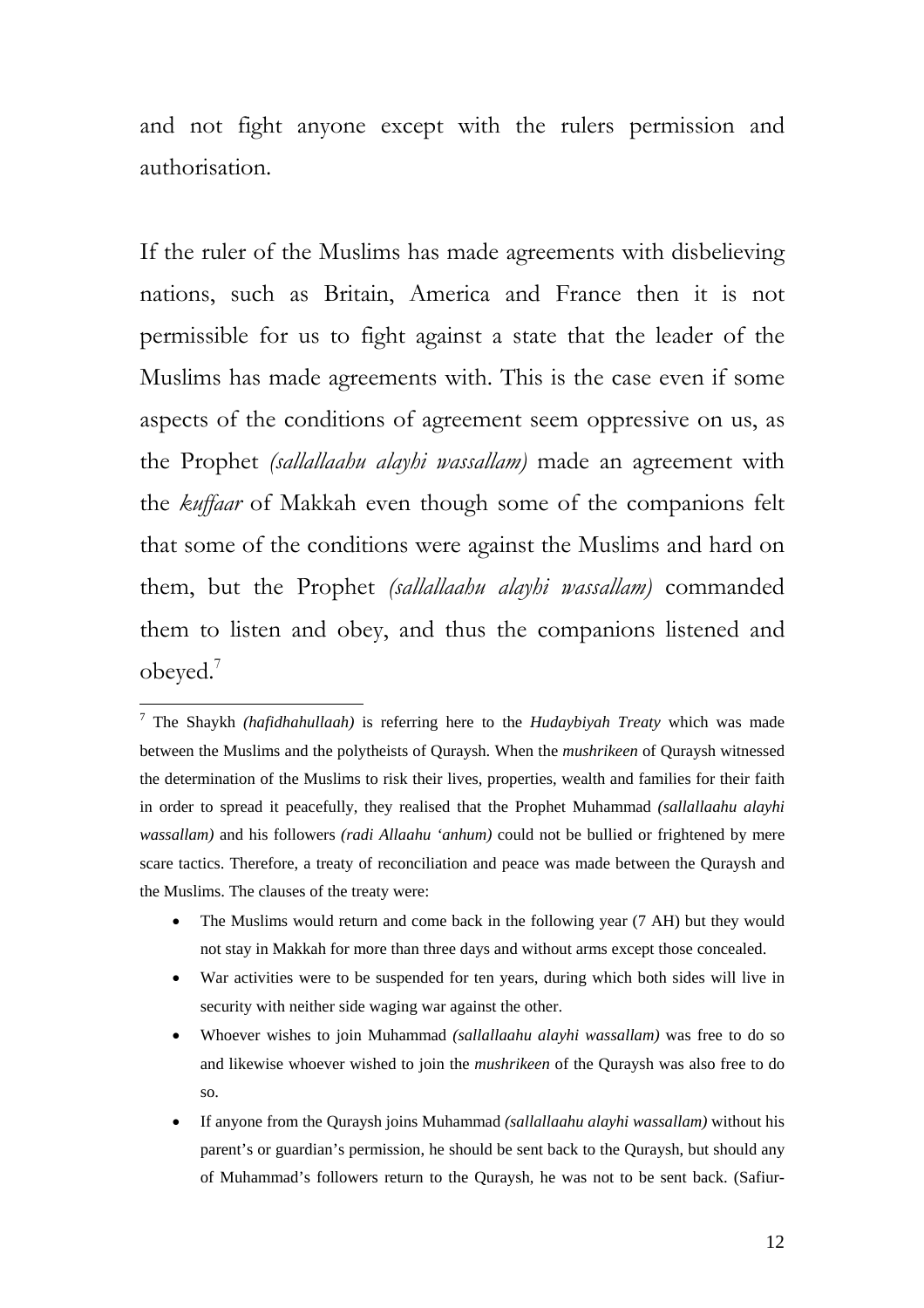As for those Muslims who are living within the *kuffaar* states then the Divine Legislation, intellect and customs indicate that it is not permissible for a Muslim that has entered a disbelieving country to cheat them.<sup>[8](#page-13-0)</sup> Rather it is for every Muslim within such disbelieving countries to respect the agreements and promises that were made in order to enter and live in the country.

Indeed, it is upon such a Muslim, according to the intellect and the Divine Legislation, to show thanks and gratitude to the people of such a country and to be good with them and be merciful with

 $\overline{a}$ 

The treaty was significant in that the Quraysh began to recognise the Muslims legitimate existence and began to deal with them on equal terms. Safiur-Rahman al-Mubarakpuri notes in his biography of the Prophet Muhammad *(sallallaahu alayhi wassallam)* pp.407-408: "The Muslims did not have in mind to seize people's property or kill them through bloody wars, nor did they ever think of using any compulsive approaches in their efforts to propagate Islam, on the contrary their sole target was to provide an atmosphere of freedom in ideology or religion, **"Then whosoever wills, let him believe, and whosoever wills, let him disbelieve.""** *{al-Kahf (18): 29}*  the Muslims, on the other hand, had the opportunity to spread Islam over areas not then explored. When there was the peace agreement, war was abolished, and men met and consulted each together, none talked about Islam intelligently without entering it; within two years following the conclusion of the treaty, twice as many people entered Islam than ever before. This is supported by the fact that the Prophet *(sallallaahu alayhi wassallam)* went out to al-Hudaybiyah with only 1400 men, but when he set out to liberate Makkah, two years later, he had 10,000 men with him.  $[TN]$ 

Rahman al-Mubarakpuri, *The Sealed Nectar (ar-Raheequl-Makhtum)* Darusalam, 2002, p.403)

<span id="page-13-0"></span><sup>&</sup>lt;sup>8</sup> This is for those Muslims who have entered a non-Muslim country and also those Muslims who were born and raised within non-Muslim countries. [TN]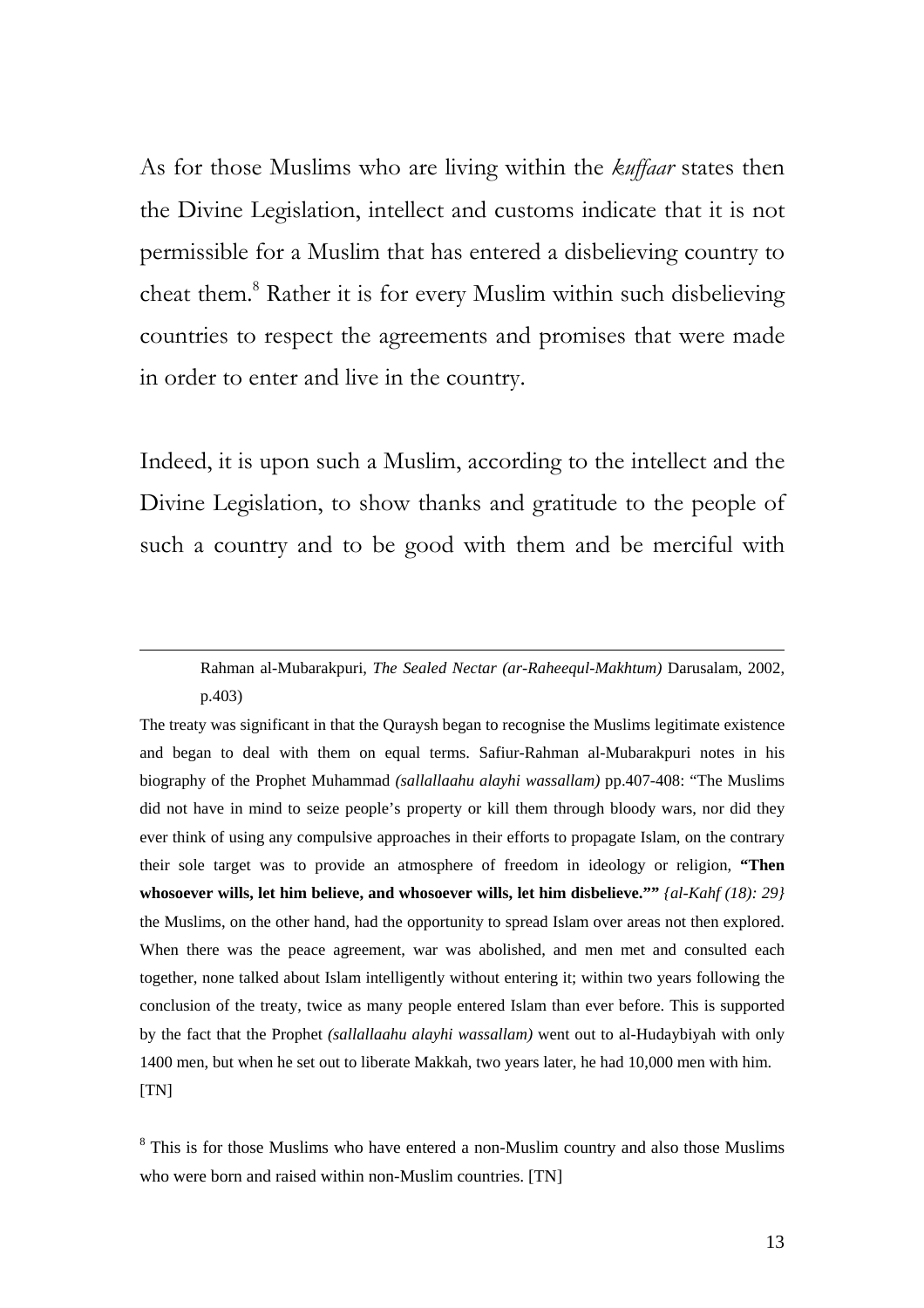them and be kind with them and thank them for allowing them to live amongst them in their country.

These disbelievers have allowed them to enter the country and have allowed them to seek Islamic knowledge and have allowed them to study and have allowed them to work and conduct business within their countries. It may even be the case that some Muslims take monies from the *kuffaar* countries (such as social benefits and welfare state handouts) or utilise a card under their sponsorship or obtain a passport from them in order to travel the world mighty and honoured under their sponsorship. The Prophet *(sallallaahu alayhi wassallam)* said: *"Whoever does not thank the people has not thanked Allaah."* 

Therefore those who have entered *kuffaar* countries should indeed show gratitude to them for allowing them to enter their countries. As now they have money and honour and if not for the *kuffaar* and the police within those countries maybe his money would have been taken or he would have been killed or his honour would have been disrespected. However, the laws and organisation of those *kuffaar* countries, and we do not say that all of what is in them is true, we rather just emphasise this point alone, have allowed them into the country and as a result such Muslims should fear Allaah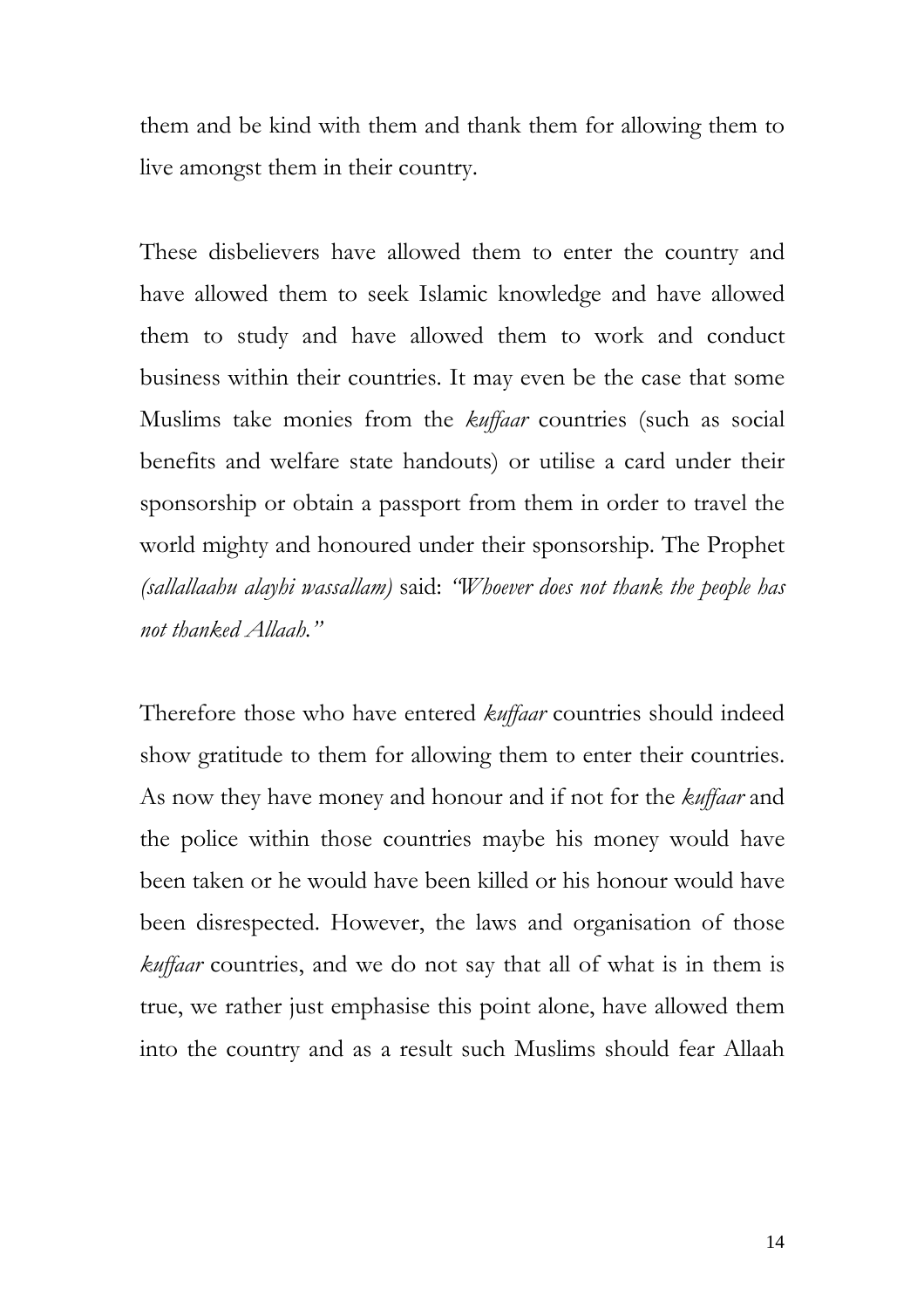and be grateful for that good by keeping to their promises and agreements with such *kuffaar*. [9](#page-15-0)

The Prophet *(sallallaahu alayhi wassallam)* when he made an agreement with the *kuffaar* of Makkah and some people became Muslims after the agreement and rectification, the Prophet still had to fulfil the agreement and send them back to their people such as the case of Aboo Jandal.<sup>[10](#page-15-1)</sup>

Look my noble brother at the justice of Islaam and to the strength of the Prophet *(sallallaahu alayhi wassallam)* in adhering to agreements.

So in our discussion of the *kuffaar* countries, we mainly cover two matters:

<span id="page-15-0"></span><sup>9</sup> This is one of the areas in which the *takfeerees* and *jihaadees* contradict themselves. For they argue about the evil of a Muslim ruler due to a perceived allegiance to the *kuffaar* and their ways, yet they do the every same, if not worse, by: running to *kuffaar* countries, consuming large sums of *kuffaar* state benefit handouts; taking welfare allowances from "HRM's" benevolence; paying all required taxes; sending their children to *kuffaar* hospitals and entertainment centres and the likes, yet do not also see all of this has "loving the *kuffaar*" or as emphasising the weakness of the Muslims!? Indeed, many of them even claim that what they do is merely part of their "*jihaad* efforts"!!? [TN]

<span id="page-15-1"></span><sup>&</sup>lt;sup>10</sup> Aboo Jandal *(radi Allaahu 'anhu)* was brutally chained and was suffering great hardship and oppression. The Prophet *(sallallaahu alayhi wassallam)* and the companions *(radi Allaahu 'anhum)* tried to secure his release but Aboo Jandal's father Suhayl was unyielding and would not hand Aboo Jandal over due to the treaty which had been agreed between the Prophet and the *mushrikeen* of Quraysh. Aboo Jandal *(radi Allaahu 'anhu)* did not want to remain with the *mushrikeen* yet the Prophet *(sallallaahu alayhi wassallam)* had to honour his word and adhere to the agreement. [TN]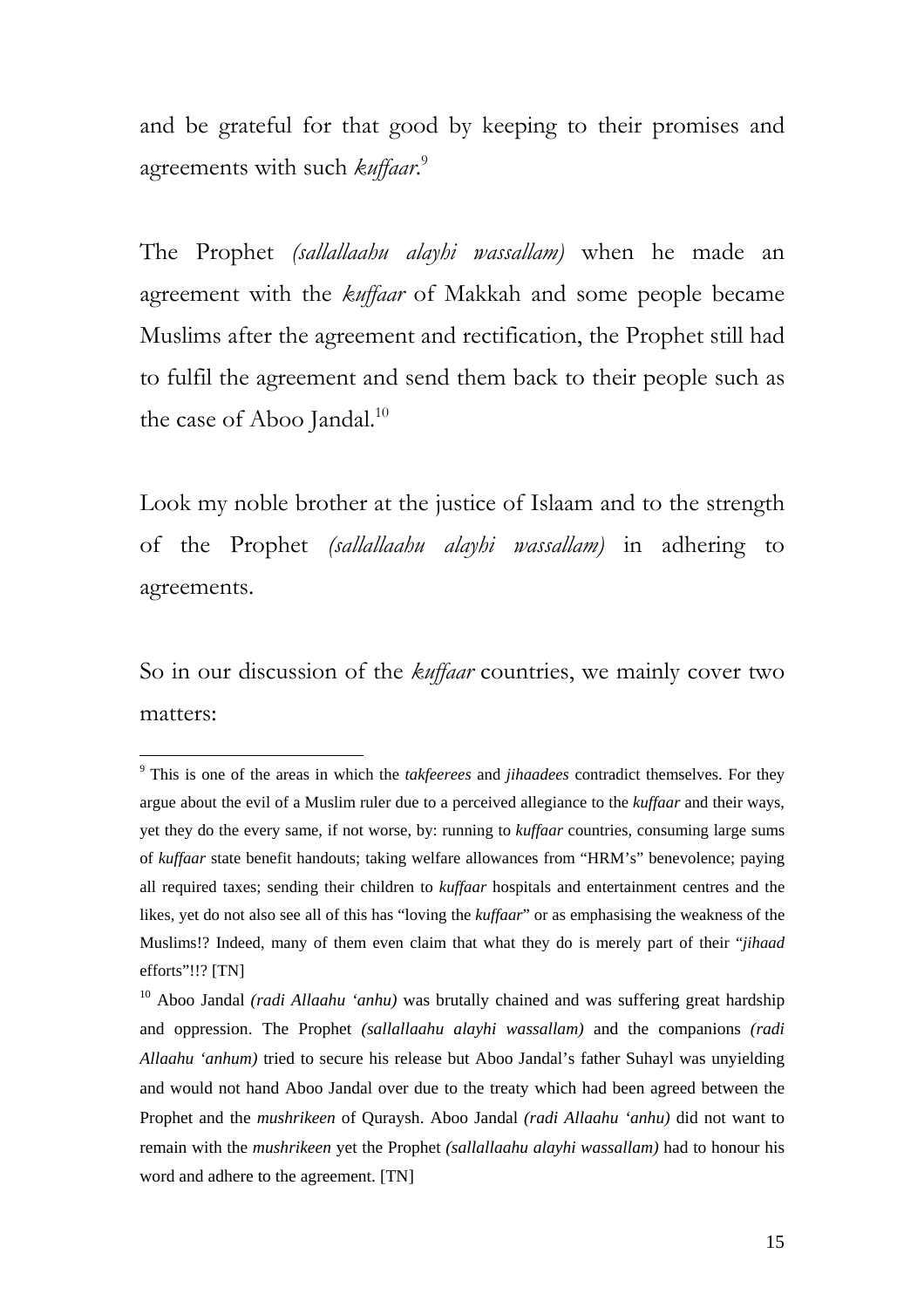**FIRST:** The Islamic state, like a *kuffaar* state, has to arm itself with weapons and defend itself. This is for a state and not for us individuals within an Islamic state who have to listen to the ruler and obey.

**SECOND:** If we are in a *kuffaar* country we have to fear Allaah and thank such states for providing us with good such as entering their countries.

The verse in *al-Anfaal* is for the Muslim states not for individuals to carry out and Muslim states today arm and prepare themselves and prioritise such matters as all states do. Indeed, they even purchase weapons from *kuffaar* states from the west and east in order to gather weapons and empower itself and to guard its borders as much as it is able to. For this reason, the land of Islaam has been protected on many occasions from the plans of the *kuffaar*, and all praise is due to Allaah.

For example, we are now in conflict with the state known as 'Israel' and we have been for over fifty years, thus it arms itself and empowers itself via purchasing weapons from the east and west $^{11}$  and thus we also purchase weapons from the east and west

<span id="page-16-0"></span><sup>&</sup>lt;sup>11</sup> *Time Magazine* (August 24 1998, vol. 152, no.8, p.12) noted once that: Israel is an undeclared nuclear power that is thought to have over 200 warheads it was also active in the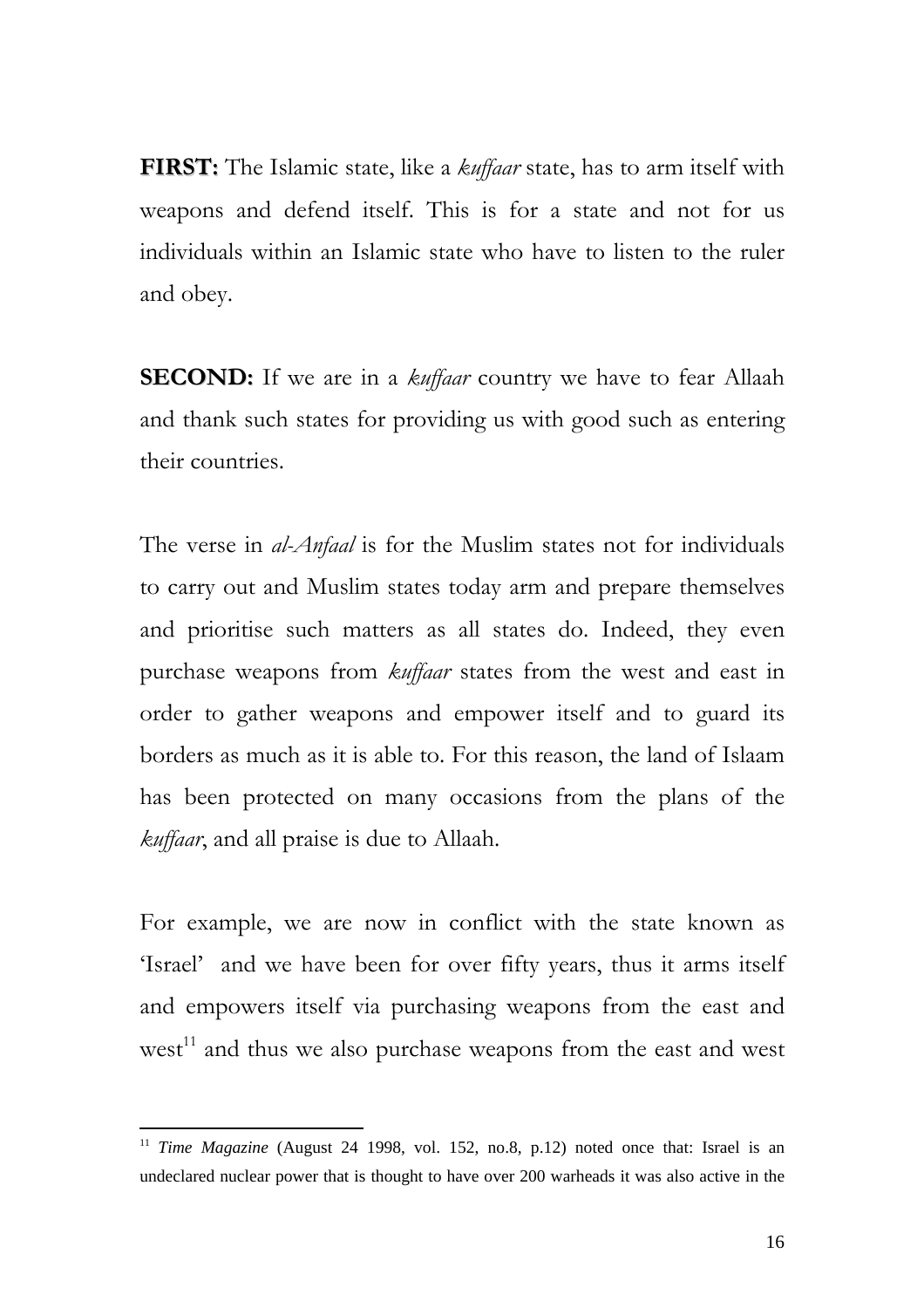and there is no shame in this. No Muslims or *kuffaar* have said that you should not arm yourselves; only some states that aligned themselves with Germany during the Second World War are prohibited from arming themselves to a considerable extent such as Japan and Switzerland according to the laws, as they have a prior experience with exploiting armaments.

There is no shame in a Muslim state in purchasing weapons but what is a problem is to establish tribulations such as the mafia, highway robbers or terrorists, who kill, devastate and cause corruption.

Going back to the verse then, it is a command for an Islamic state and not for individual Muslims within a state as individual Muslims are under the jurisdiction of the Islamic state. If the leader of the Muslims has made an agreement with other states then it is not permissible at all for us to wage war against the citizens of such states. It is not permissible for a Muslim to fight the *kuffaar* with whom the leader of the Muslims has an agreement.

So with this may Allaah preserve and protect you, Allaah has legislated laws and regulations for Muslims to interact with non-Muslims. We find that these regulations are clear and with no doubts within them.

production of plutonium and highly enriched uranium, the makings of nuclear bombs. Israel wishes to maintain a certain ambiguity around its nuclear status. [TN]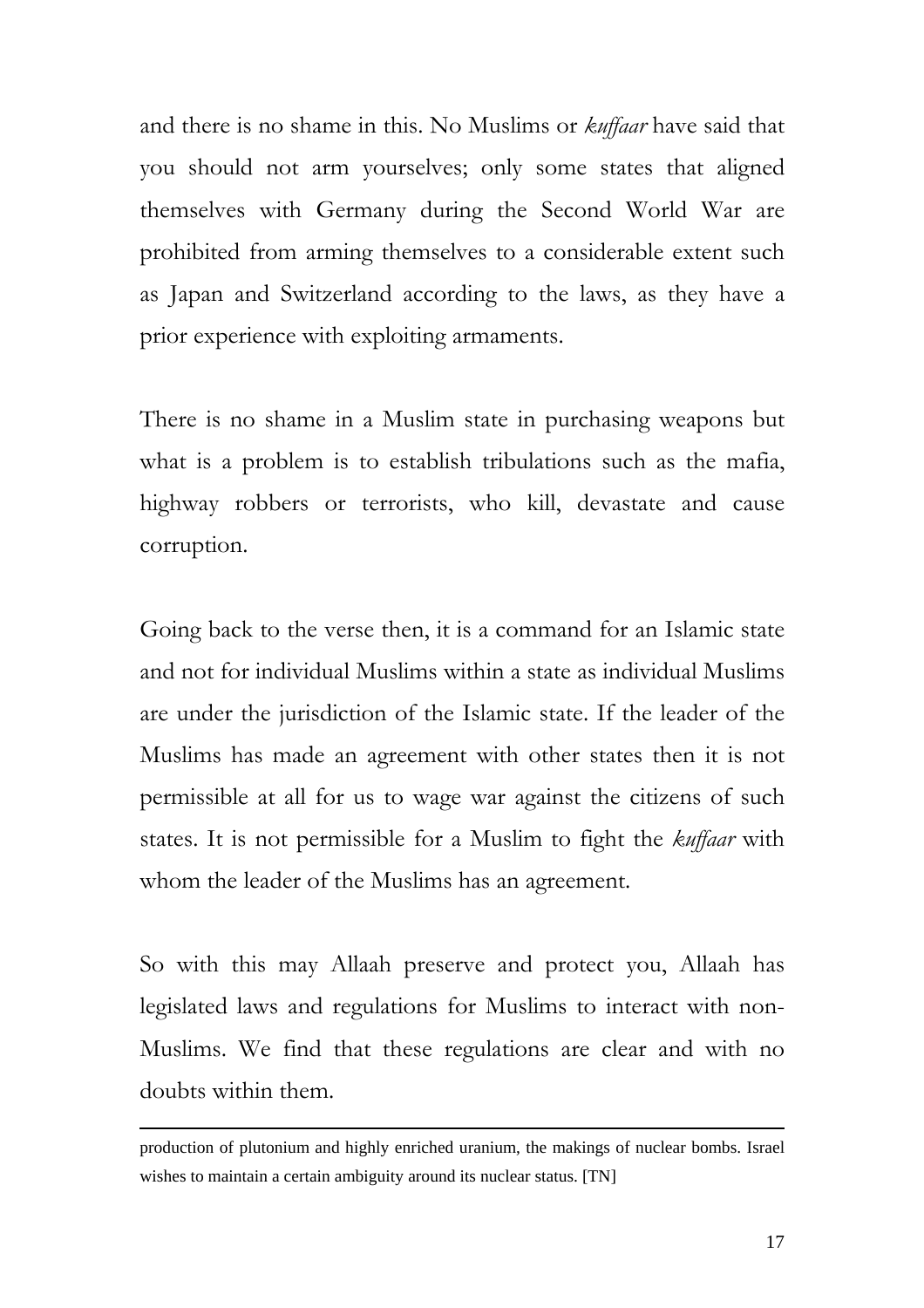As for those bombers that you have over there who terrorise the people then it should be known that such people not only wreak havoc over there but also in Makkah, Madeenah of the Prophet *(sallallaahu alayhi wassallam)*, Riyadh, Khobar, Shaam, Egypt and not only the Christian countries.

Terrorism has no religion and no country, rather it is based on kindling tribulations and is concerned with wreaking havoc on the earth or has other goals, whether economic or political, we do not know. However, we say that terrorism is always associated with wreaking havoc and corruption, and Allaah commanded rectification and forbade corruption and Islaam came with rectification and to prevent corruption.

Therefore, the verse in *al-Anfaal* is not an evidence for terrorism as all of the commentators of the verse have noted that it is directed to the leaders of the Muslims. All of the Muslim states today strengthen themselves, which a natural human phenomena, and have armies in order to defend themselves from any enemies and so that the enemy will know that they are strong. Have you ever seen anyone enter into a Lions den? No, this is not possible as it is strong. But the home of a gazelle, rabbit or pigeon is easy to enter upon, but the Lion's den is not as easy because it is strong.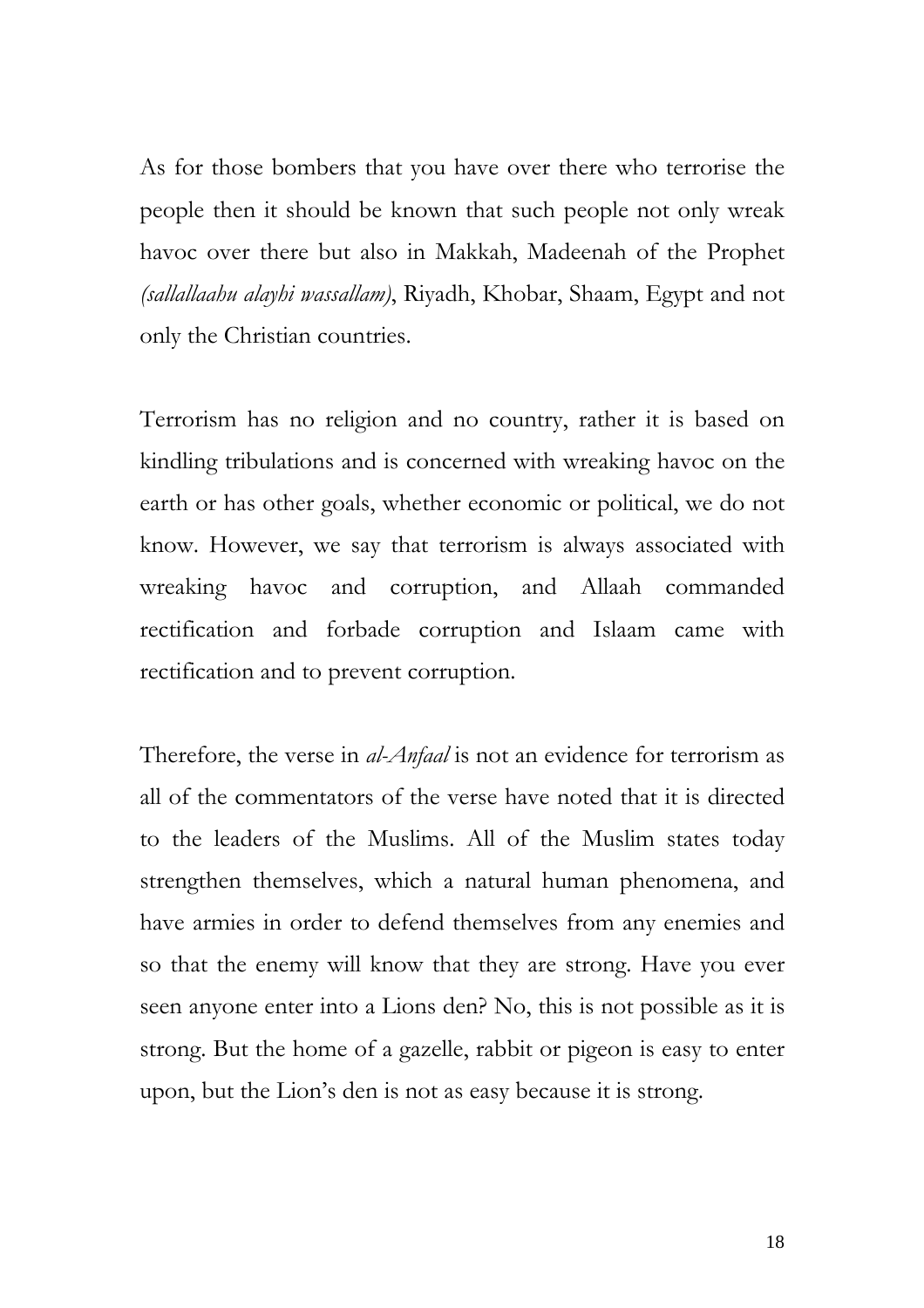Even though it is not necessary for the lion to attack people as it eats whatever suffices it from the forest.

Islaam and the Muslims, past and present, are free from terrorism and have rejected those who support terrorist atrocities in the Muslim countries, in America, in Britain and in other countries and have stated that such people have merely killed themselves which is not permissible in Islaam and that whoever intentionally kills themselves is in the hellfire for eternity.

As for the spurious evidences that terrorists utilise then they are indeed many and the most important evidence that they use is the verse from *al-Anfaal*, yet Allaah says after it:

### **"And if they incline towards peace, then incline to it also and rely upon Allaah. Indeed, it is He who is the Hearing, the Knowing."**  *{al-Anfaal (8): 61}*